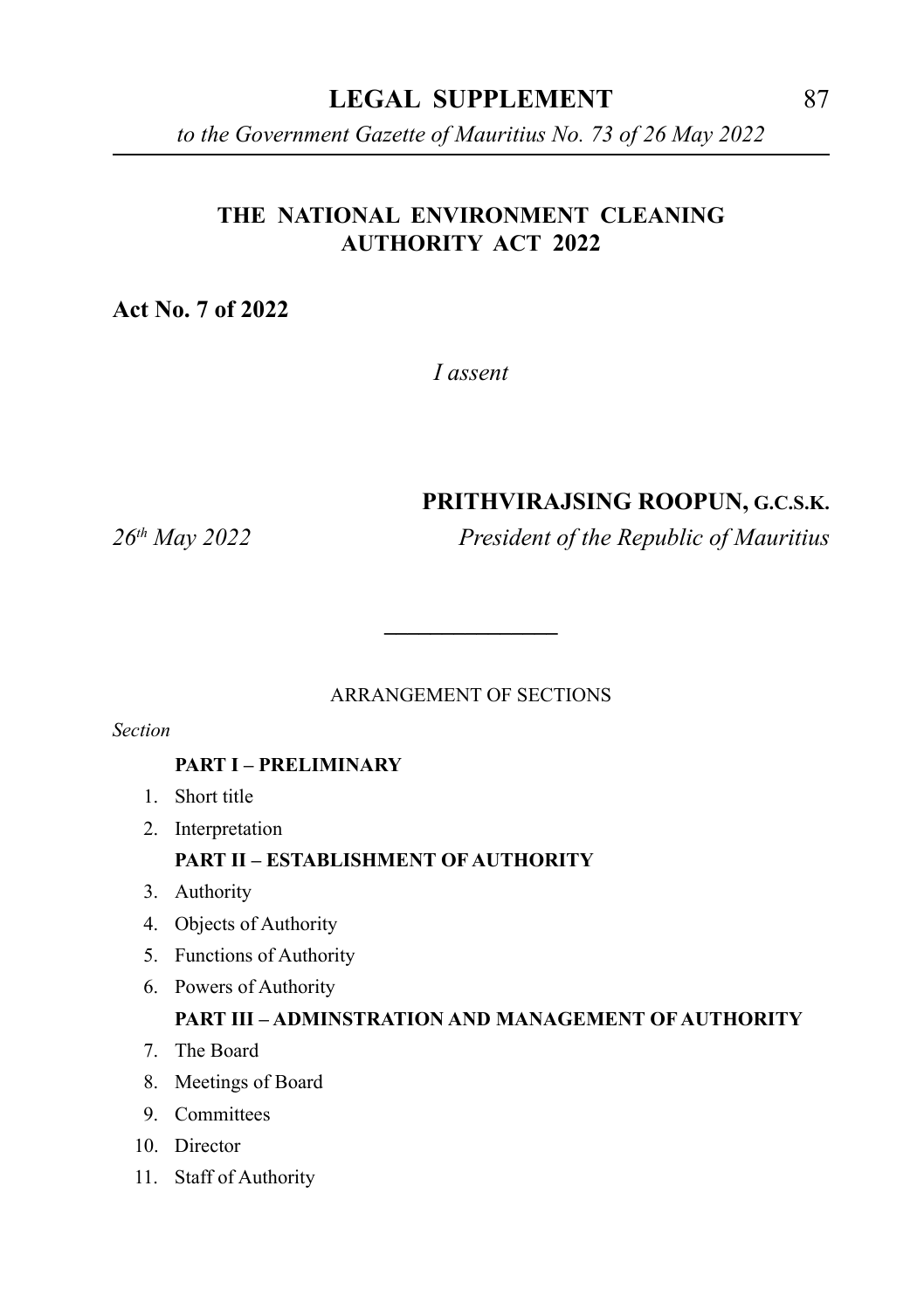**PART IV – FINANCIAL PROVISIONS, ACCOUNT AND AUDIT**

- 12. General Fund
- 13. Estimates
- 14. Annual report

#### **PART V – MISCELLANEOUS**

- 15. Powers of Minister
- 16. Protection from liability
- 17. Execution of documents
- 18. Exemptions
- 19. Donations
- 20. Seal of Authority
- 21. Offences
- 22. Regulations
- 23. Consequential amendment
- 24. Transitional provisions
- 25. Commencement

# **An Act**

**\_\_\_\_\_\_\_\_\_\_\_\_\_\_\_**

#### **To provide for the establishment of the National Environment Cleaning Authority, and for matters related thereto**

ENACTED by the Parliament of Mauritius, as follows –

## **PART I – PRELIMINARY**

## **1. Short title**

This Act may be cited as the National Environment Cleaning Authority Act 2022.

# **2. Interpretation**

In this  $Act -$ 

"Authority" means the National Environment Cleaning Authority established under section 3;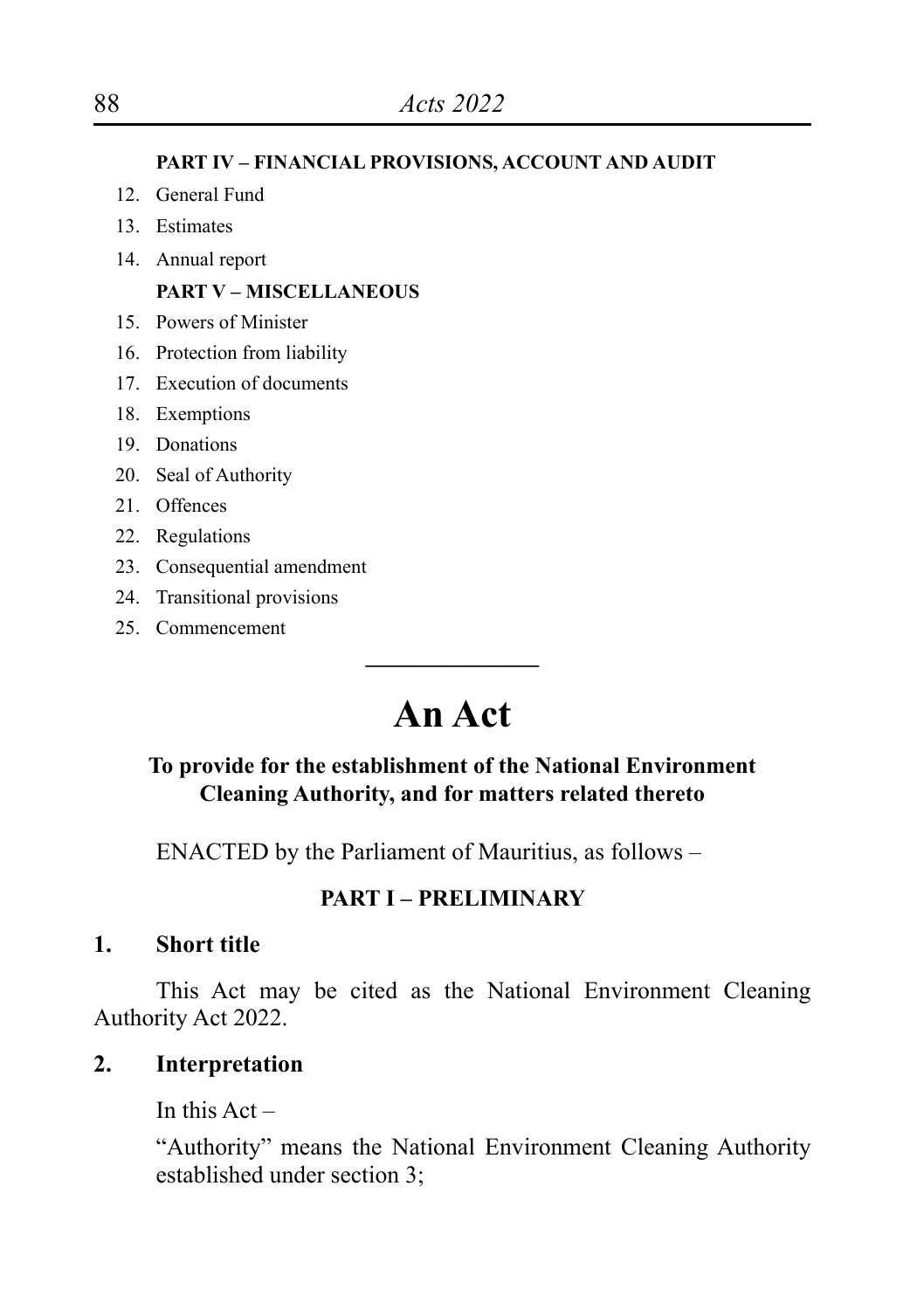"Beach Authority" means the Beach Authority established under section 3 of the Beach Authority Act;

"Board" means the National Environment Cleaning Board referred to in section 7;

"Director" means the Director of the Authority;

"local authority" has the same meaning as in the Local Government Act;

"member" –

- (a) means a member of the Board; and
- (b) includes the Chairperson;

"Minister" means the Minister to whom responsibility for the National Environment Cleaning Authority is assigned;

"Ministry" means the Ministry responsible for the National Environment Cleaning Authority;

"National Environment and Climate Change Fund" means the National Environment and Climate Change Fund established under section 59 of the Environment Protection Act;

"Road Development Authority" means the Road Development Authority established under section 3 of the Road Development Authority Act;

"Tourism Authority" means the Tourism Authority established under section 3 of the Tourism Authority Act.

# **PART II – ESTABLISHMENT OF AUTHORITY**

# **3. Authority**

(1) There is established, for the purposes of this Act, the National Environment Cleaning Authority.

(2) The Authority shall be a body corporate.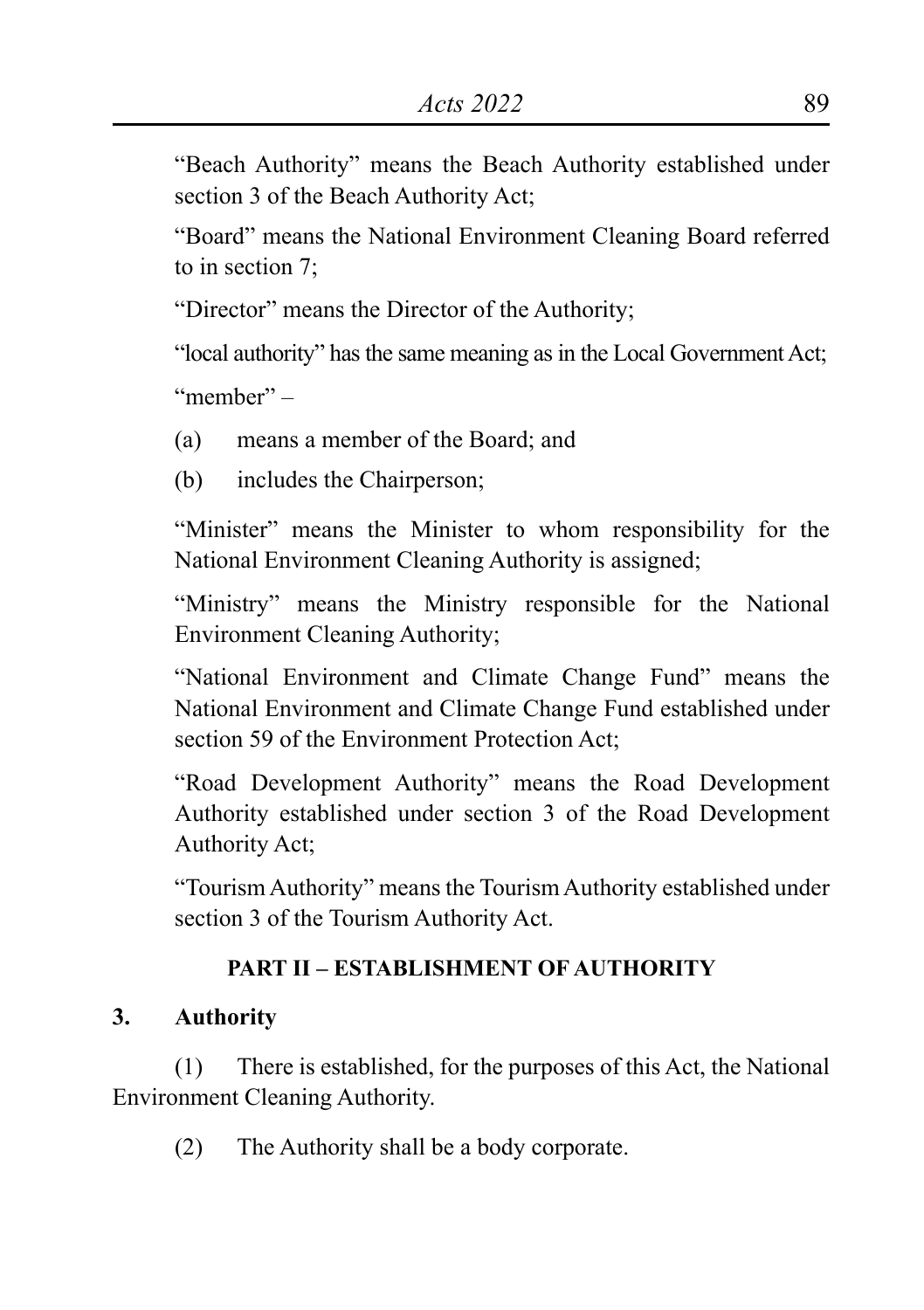# **4. Objects of Authority**

The Authority shall be responsible for –

- (a) the development of a National Cleaning and Embellishment Strategy with an Action Plan to embellish Mauritius and keep Mauritius clean, in consultation with relevant Ministries and other stakeholders;
- (b) identifying and prioritising, in collaboration with relevant Ministries and other stakeholders, the sites to be kept clean and embellished; and
- (c) coordinating, monitoring and supervising the implementation of cleaning and embellishment programmes.

# **5. Functions of Authority**

The Authority shall have such functions as are necessary to further its objects most efficiently and effectively and shall, in particular –

- (a) carry out an inventory and mapping of all sites to be cleaned and embellished and maintain a database thereof;
- (b) undertake, as and when required, cleaning and embellishment works;
- (c) address any gaps or bottlenecks with respect to tasks assigned to each relevant organisation in the implementation of cleaning and embellishment programmes;
- (d) prepare a sensitisation and communication strategy and Action Plan and ensure its implementation;
- (e) promote community engagement in the cleaning and embellishment programmes;
- (f) mobilise resources so as to support the effort of public organisations in the delivery of the cleaning and embellishment programmes;
- (g) develop a monitoring and evaluation framework to ensure that all stakeholders provide feedback regularly;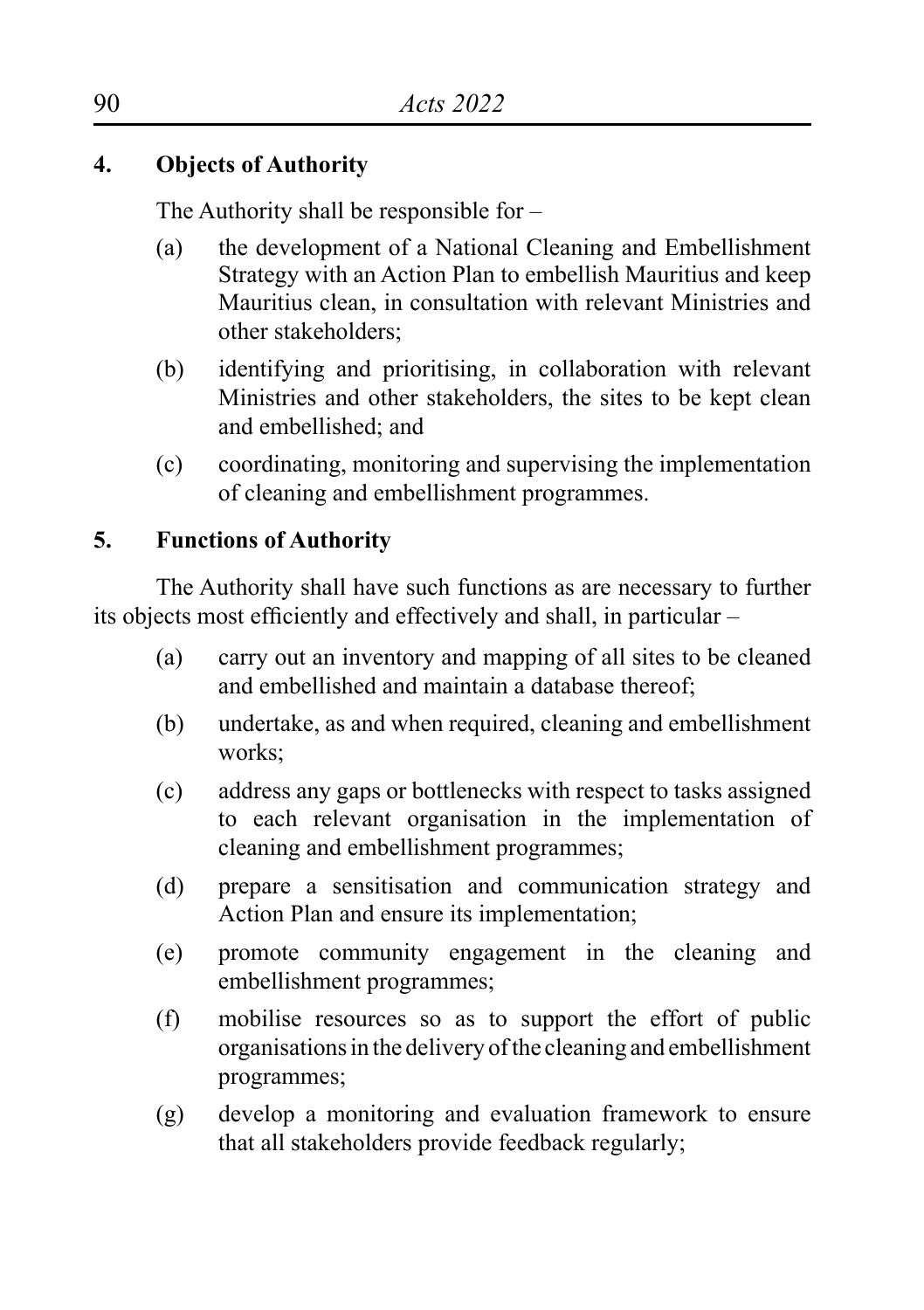- (h) cooperate with any other organisation, including the private sector, having objects wholly or partly similar to its objects;
- (i) advise the Minister on cleaning and embellishment policies and strategies, including recycling of waste, and on any other matter related thereto; and
- (j) do such other things as may be necessary for the attainment of its objects.

#### **6. Powers of Authority**

The Authority shall have such powers as may be necessary to discharge its functions most efficiently and effectively and may, in particular –

- (a) cause any cleaning and embellishment works to be undertaken by a local authority, the Road Development Authority, the Tourism Authority, the Beach Authority and other relevant stakeholders, including entities financed by the National Environment and Climate Change Fund;
- (b) assist, and be assisted by, a local authority, the Road Development Authority, the Tourism Authority, the Beach Authority and other relevant stakeholders, including entities financed by the National Environment and Climate Change Fund; and
- (c) enter into any contract or agreement.

## **PART III – ADMINISTRATION AND MANAGEMENT OF AUTHORITY**

#### **7. The Board**

(1) The Authority shall be administered by a Board to be known as the National Environment Cleaning Board.

- (2) The Board shall consist of
	- (a) a Chairperson, to be appointed by the Minister;
	- (b) a representative of the Ministry;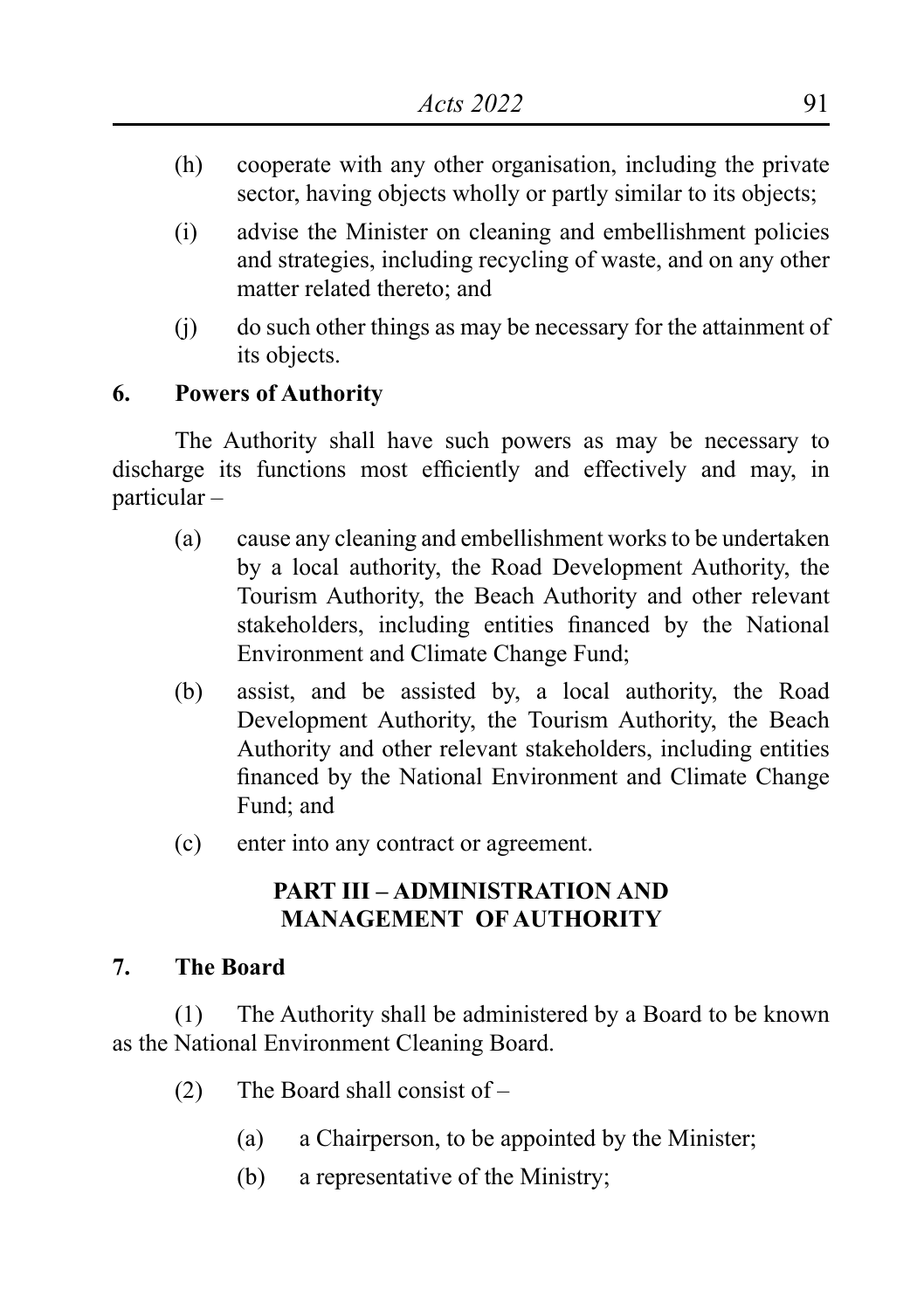- (c) a representative of the Ministry responsible for the subject of environment;
- (d) a representative of the Ministry responsible for the subject of finance;
- (e) a representative of the Ministry responsible for the subject of local government;
- (f) a representative of the Ministry responsible for the subject of national infrastructure;
- (g) a representative of the Ministry responsible for the subject of solid waste management;
- (h) a representative of the Ministry responsible for the subject of tourism;
- (i) a representative of the Commissioner of Police, not below the rank of Superintendent;
- (j) a representative of the private sector;
- (k) a representative of Mauri-Facilities Management Co. Ltd; and
- (l) 2 persons having wide experience in the field of landscaping or urban regeneration, to be appointed by the Minister.

(3) A member, other than a member referred to in subsection (2)(b) to (k), shall hold office for a period of 2 years and shall be eligible for reappointment.

(4) The Board may, with the approval of the Minister, co-opt any person who may be of assistance in relation to any matter before the Board.

## **8. Meetings of Board**

(1) Subject to this Act, the Board shall regulate its meetings and proceedings in such manner as it may determine.

(2) The Board shall meet at least once every month at such time and place as the Chairperson may determine.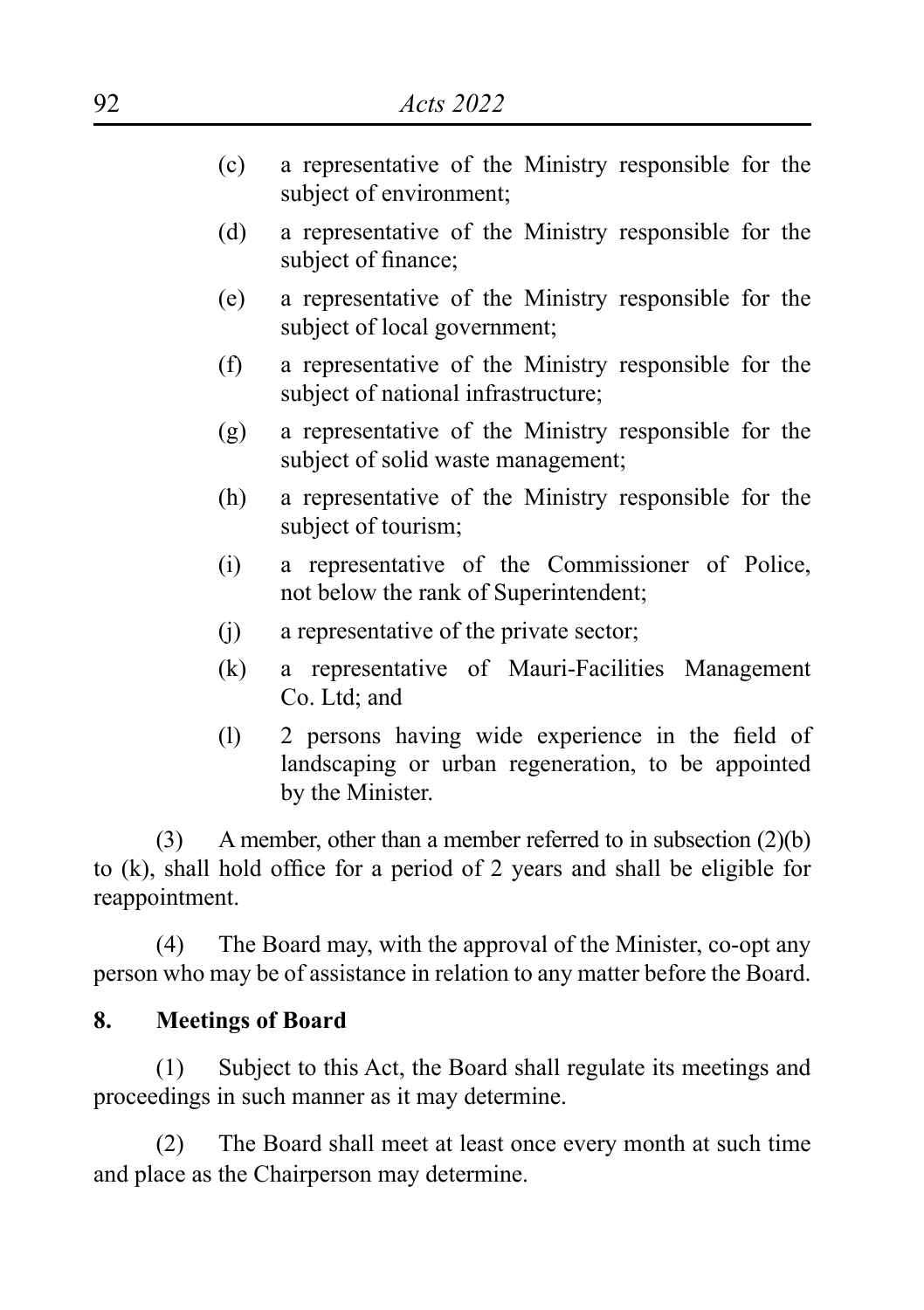(3) At any meeting of the Board, 7 members shall constitute a quorum.

(4) Every member shall be paid such fee or allowance as the Minister may determine.

(5) Everything authorised or required to be done by the Board shall be decided by a simple majority of the members present and voting.

(6) At any meeting of the Board, each member shall have one vote and in the event of equality of votes, the Chairperson shall have a casting vote.

#### **9. Committees**

(1) The Board may, in the discharge of its functions, set up such committees as it deems necessary.

(2) Subject to any direction given by the Board, any committee set up shall regulate its meetings and proceedings in such manner as it may determine.

#### **10. Director**

(1) There shall be a Director who shall, with the approval of the Minister, be appointed by the Board on such terms and conditions as it may determine.

(2) The Director shall, subject to this Act, be responsible for the implementation of all decisions of the Board and for carrying out the day to day administration of the Authority.

(3) The Director shall attend every meeting of the Board and may take part in its deliberations but shall not have the right to vote.

(4) In the discharge of his functions, the Director shall act in accordance with such directions as he may receive from the Board.

(5) The Director may, with the approval of the Board, delegate any of his functions to such staff of the Authority as he may determine.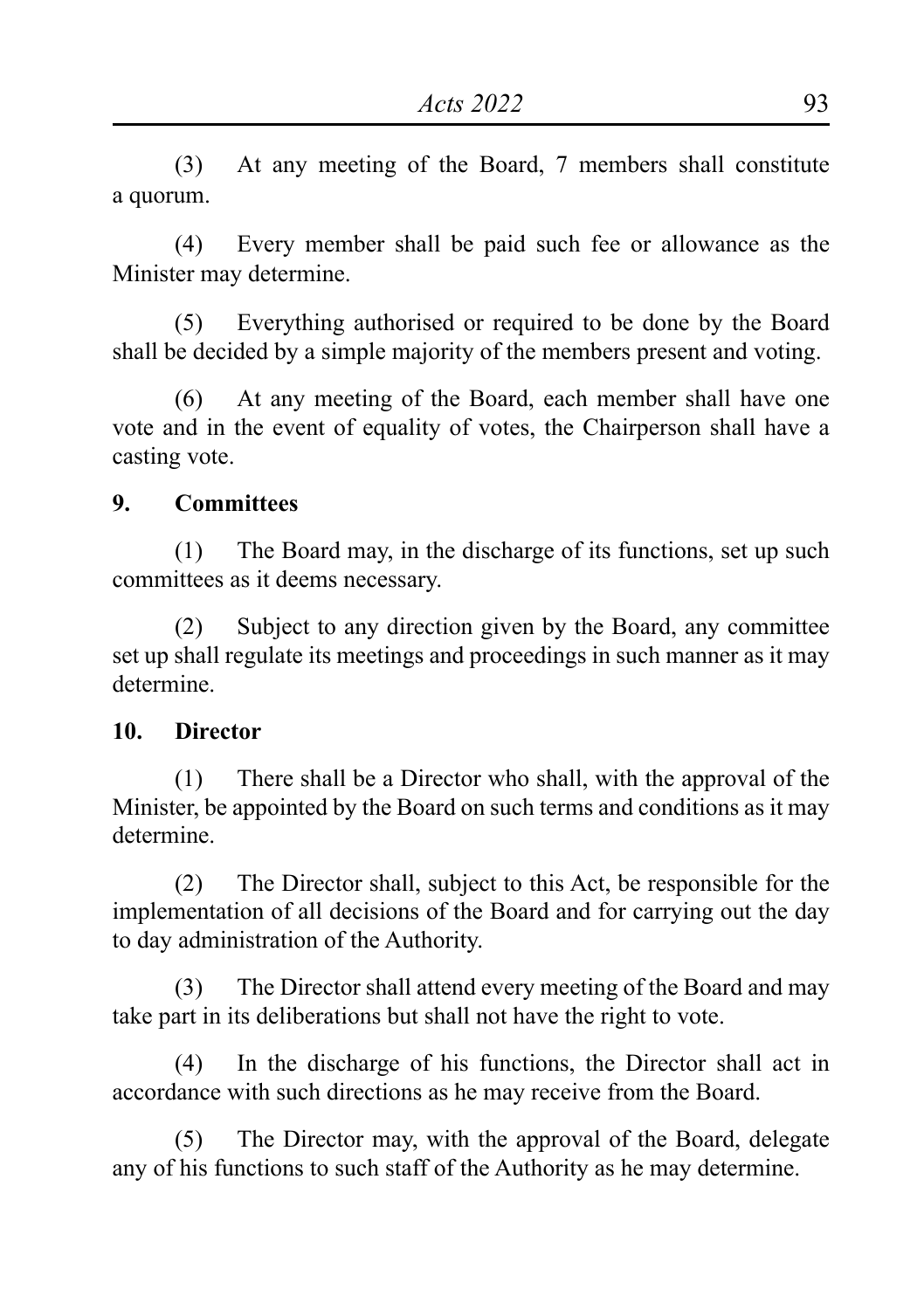## **11. Staff of Authority**

(1) The Board may, on such terms and conditions as the Minister may approve, appoint such staff of the Authority and consultants as it considers necessary for the proper discharge of its functions under this Act.

(2) The Secretary to Cabinet and Head of the Civil Service may, subject to the approval of the Public Service Commission or the Local Government Service Commission, designate such public officers to assist the Authority in the discharge of its functions.

(3) Every staff of the Authority shall be under the administrative control of the Director.

(4) The Board may make provision to govern the conditions of service of the staff of the Authority and, in particular, for –

- (a) the appointment, dismissal, discipline, pay and leave of its staff;
- (b) appeals by its staff against dismissal and other disciplinary measures; and
- (c) the establishment and maintenance of a superannuation and the contributions and the benefits payable to or from the scheme.

## **PART IV – FINANCIAL PROVISIONS, ACCOUNT AND AUDIT**

#### **12. General Fund**

The Authority shall establish a General Fund –

- (a) into which all monies received from any source by the Authority shall be paid; and
- (b) out of which all payments required to be made for the purposes of this Act by the Authority shall be effected.

#### **13. Estimates**

The Authority shall submit to the Minister, not later than 31 March in every year, an estimate of the income and expenditure of the Authority for the next financial year for his approval.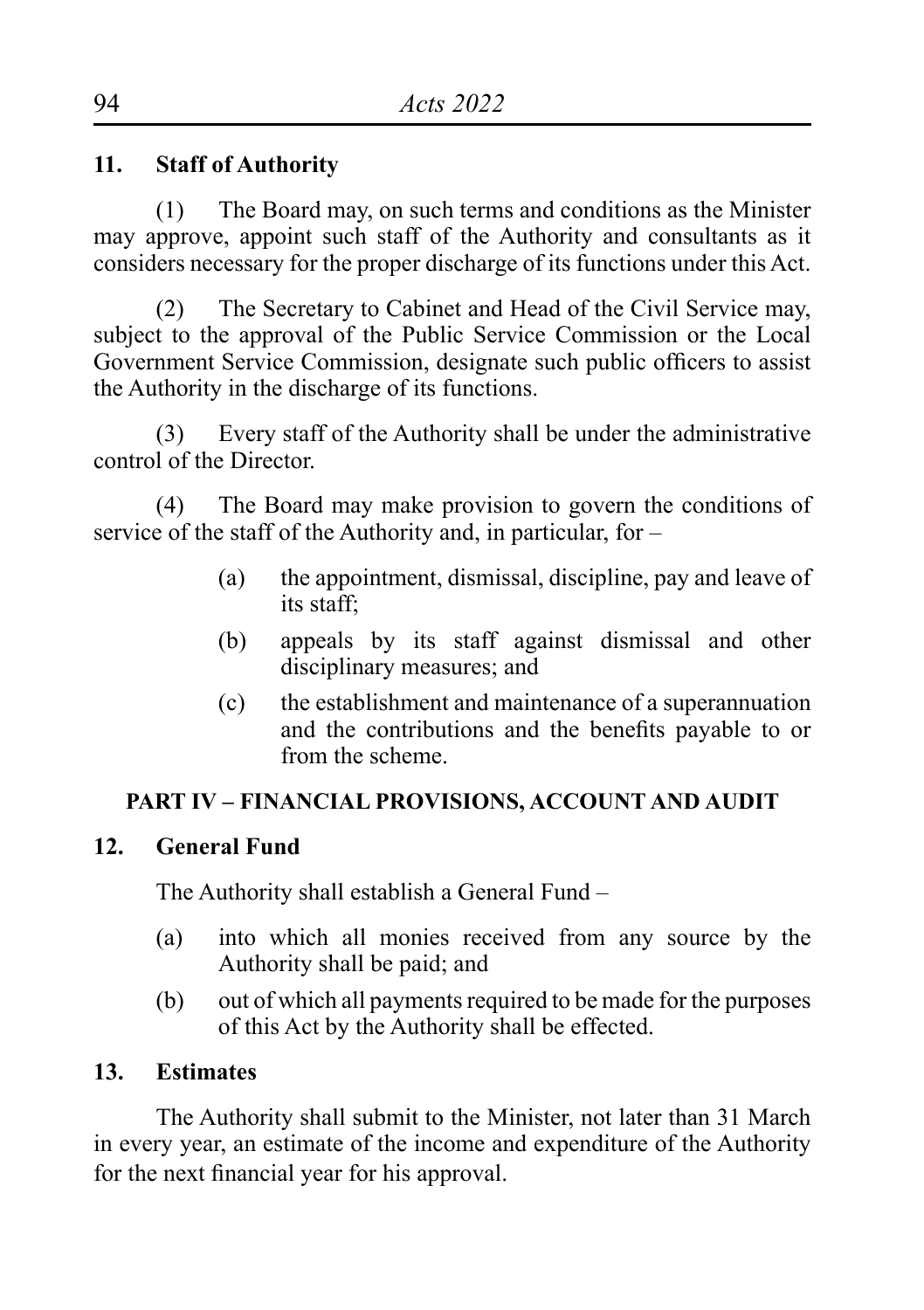#### **14. Annual report**

(1) The Board shall, in accordance with the Statutory Bodies (Accounts and Audit) Act, prepare an annual report and submit it to the Minister, together with an audited statement of accounts on the operations of the Authority, in respect of every financial year.

(2) The Minister shall, at the earliest available opportunity, lay a copy of the annual report and audited accounts of the Authority before the Assembly.

(3) The auditor of the Authority shall be the Director of Audit.

# **PART V – MISCELLANEOUS**

#### **15. Powers of Minister**

(1) The Minister may give such written directions of a general nature to the Authority, not inconsistent with this Act, as he considers necessary in the public interest, and the Authority shall comply with such directions.

(2) The Minister may require the Authority to furnish such information in such manner and at such time as he thinks necessary with respect to its activities and the Authority shall supply such information.

#### **16. Protection from liability**

No liability, civil or criminal, shall attach to the Authority, the Board, a member or any staff of the Authority in respect of any act done or omitted to be done in good faith in the discharge of its or his functions under this Act.

## **17. Execution of documents**

(1) Subject to subsection (2), no deed, document, instrument, contract or cheque shall be executed by, or on behalf of, the Authority unless it is signed by  $-$ 

> (a) the Chairperson, or in his absence, a member designated by the Board; and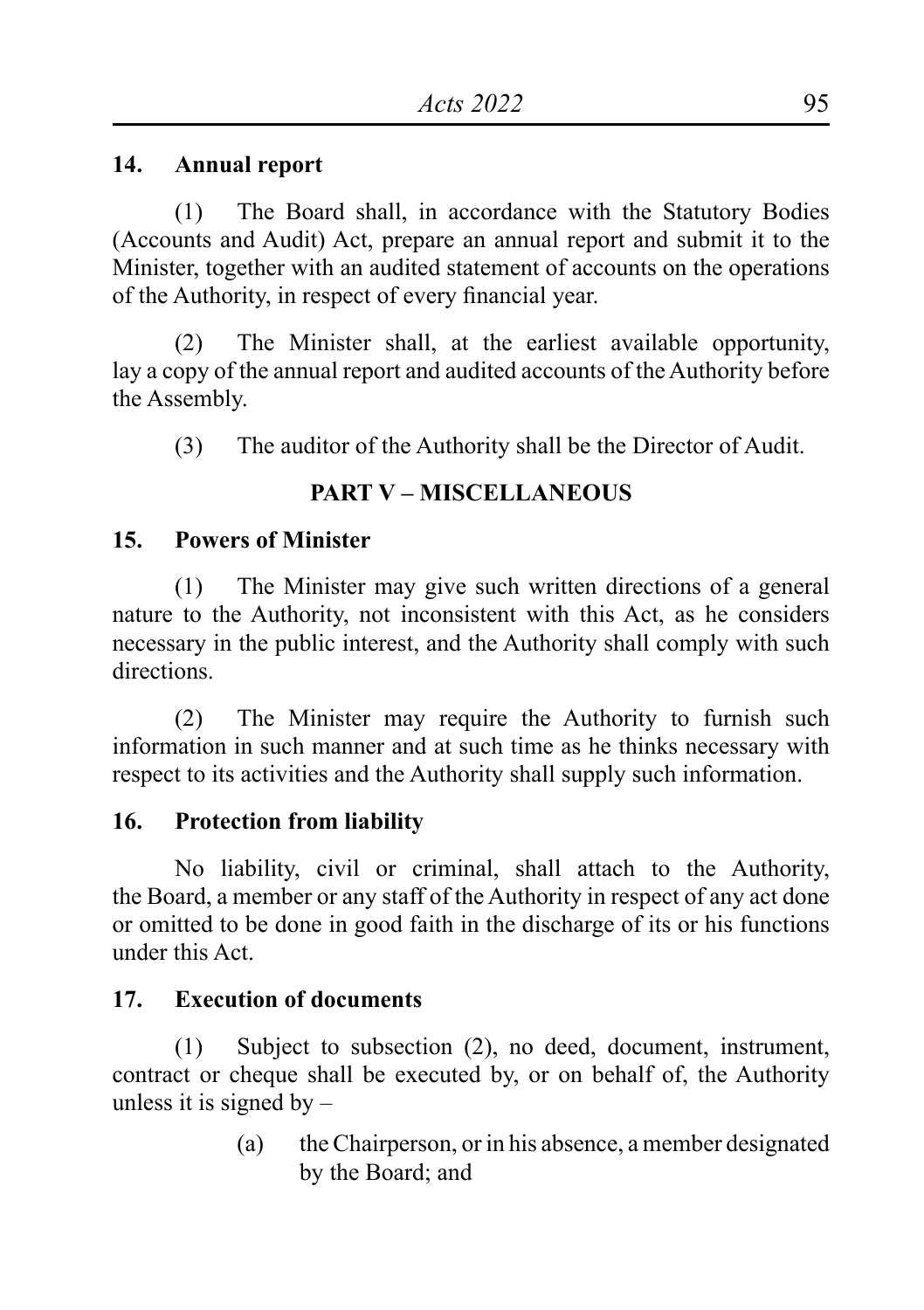(b) the Director, or in his absence, any staff of the Authority designated by the Board.

(2) A deed, a document, an instrument, a contract or a cheque signed in accordance with subsection (1) shall be deemed to be duly executed by or on behalf of the Authority.

#### **18. Exemptions**

(1) The Authority shall be exempt from the payment of any duty, levy, rate, charge or tax.

(2) No stamp duty or registration fee shall be payable in respect of any document signed or executed by the Authority or under which the Authority is a beneficiary.

#### **19. Donations**

Article 910 of the Code Civil Mauricien shall not apply to the Authority.

#### **20. Seal of Authority**

The Authority shall have a seal which shall bear such device as it may approve.

#### **21. Offences**

Any person who –

- (a) obstructs any staff of the Authority in the discharge of his functions under this Act; or
- (b) contravenes any provision of this Act or any regulations made under this Act

shall commit an offence and shall, on conviction, be liable to a fine not exceeding 10,000 rupees and to imprisonment for a term not exceeding 12 months.

#### **22. Regulations**

(1) The Minister may make such regulations as he thinks fit for the purposes of this Act.